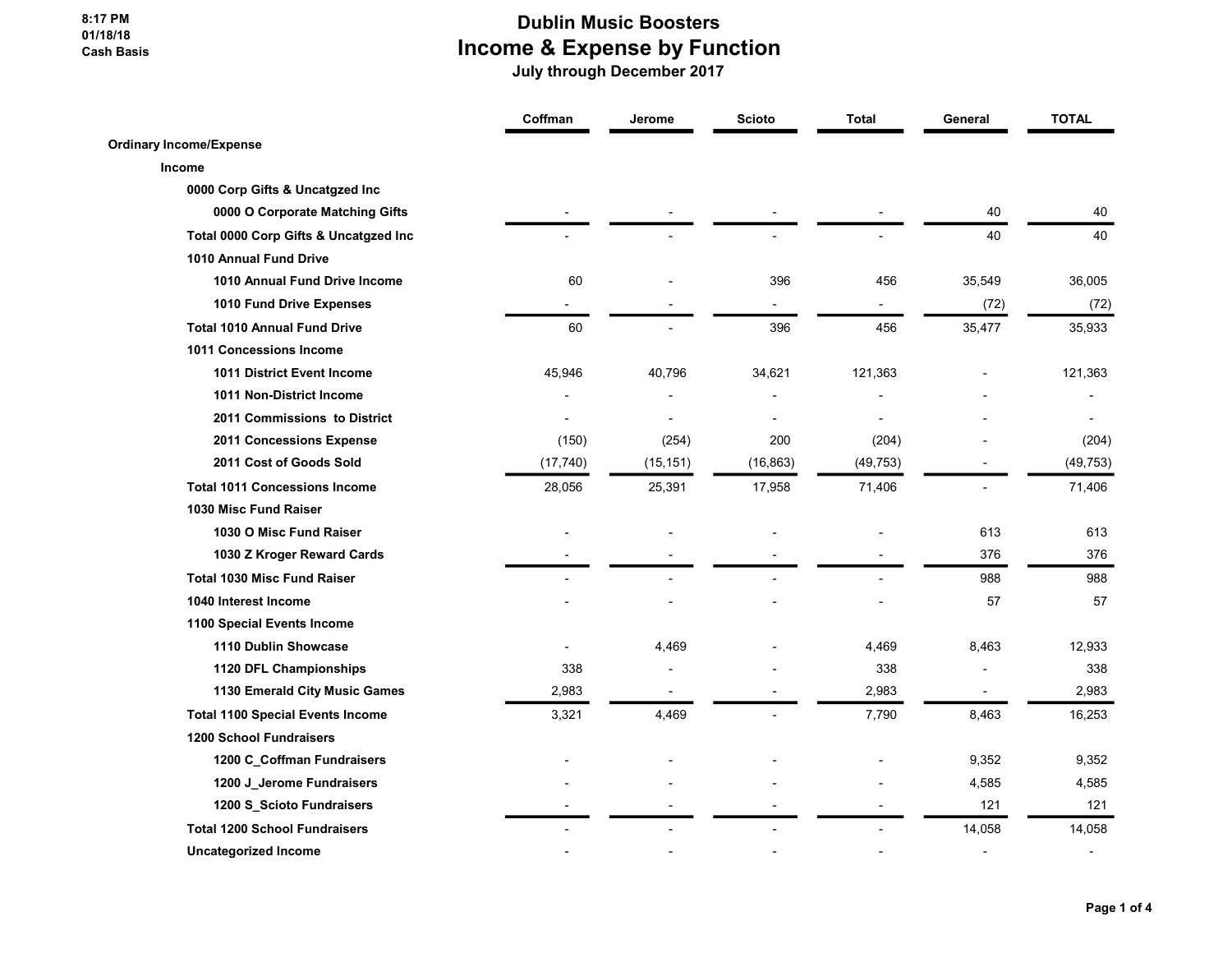# Dublin Music Boosters Income & Expense by Function

|                                              | Coffman | Jerome | <b>Scioto</b> | <b>Total</b> | General | <b>TOTAL</b> |
|----------------------------------------------|---------|--------|---------------|--------------|---------|--------------|
| <b>Total Income</b>                          | 31,437  | 29,860 | 18,354        | 79,652       | 59,084  | 138,736      |
| <b>Gross Profit</b>                          | 31,437  | 29,860 | 18,354        | 79,652       | 59,084  | 138,736      |
| <b>Expense</b>                               |         |        |               |              |         |              |
| 200a General Booster Expenses                |         |        |               |              |         |              |
| 1051 Bank Activity                           |         |        |               |              |         |              |
| 1051 O Bank Charges                          |         |        |               |              | 634     | 634          |
| <b>Total 1051 Bank Activity</b>              |         |        |               |              | 634     | 634          |
| 2010 Officer's Expenses                      |         |        |               |              |         |              |
| 2010 O Officer's Expense                     |         |        |               |              |         |              |
| 2010 O Insurance                             |         |        |               |              | 234     | 234          |
| 2010 O Officer's Expense - Other             |         |        |               |              | 206     | 206          |
| Total 2010 O Officer's Expense               |         |        |               |              | 440     | 440          |
| <b>Total 2010 Officer's Expenses</b>         |         |        |               |              | 440     | 440          |
| <b>2020 Communications</b>                   |         |        |               |              |         |              |
| 2020 O Communications                        |         |        |               |              | 1,200   | 1,200        |
| <b>Total 2020 Communications</b>             |         |        |               |              | 1,200   | 1,200        |
| <b>Total 200a General Booster Expenses</b>   |         |        |               |              | 2,274   | 2,274        |
| 200b Choir, Orchestra & MS                   |         |        |               |              |         |              |
| 2070 Middle School Music                     |         |        |               |              | 811     | 811          |
| 2101 Orchestra Accessories                   |         |        |               |              |         |              |
| 2101 C Orchestra Accessories                 |         |        |               |              | 905     | 905          |
| <b>Total 2101 Orchestra Accessories</b>      |         |        |               |              | 905     | 905          |
| Total 200b Choir, Orchestra & MS             |         |        |               |              | 1,717   | 1,717        |
| 200c HS Band Fixed Exp                       |         |        |               |              |         |              |
| 2031 Field Cmder Scholarships                |         |        |               |              |         |              |
| 2031 C Scholarships                          |         |        |               |              | 620     | 620          |
| <b>Total 2031 Field Cmder Scholarships</b>   |         |        |               |              | 620     | 620          |
| 2110 Transportation Maintenance              |         |        |               |              |         |              |
| 2110 C Transportation Maint                  |         |        |               |              | 151     | 151          |
| 2110 J Transportation Maint                  |         |        |               |              | 550     | 550          |
| <b>Total 2110 Transportation Maintenance</b> |         |        |               |              | 701     | 701          |
| 2120 MarchingBand Show Design                |         |        |               |              |         |              |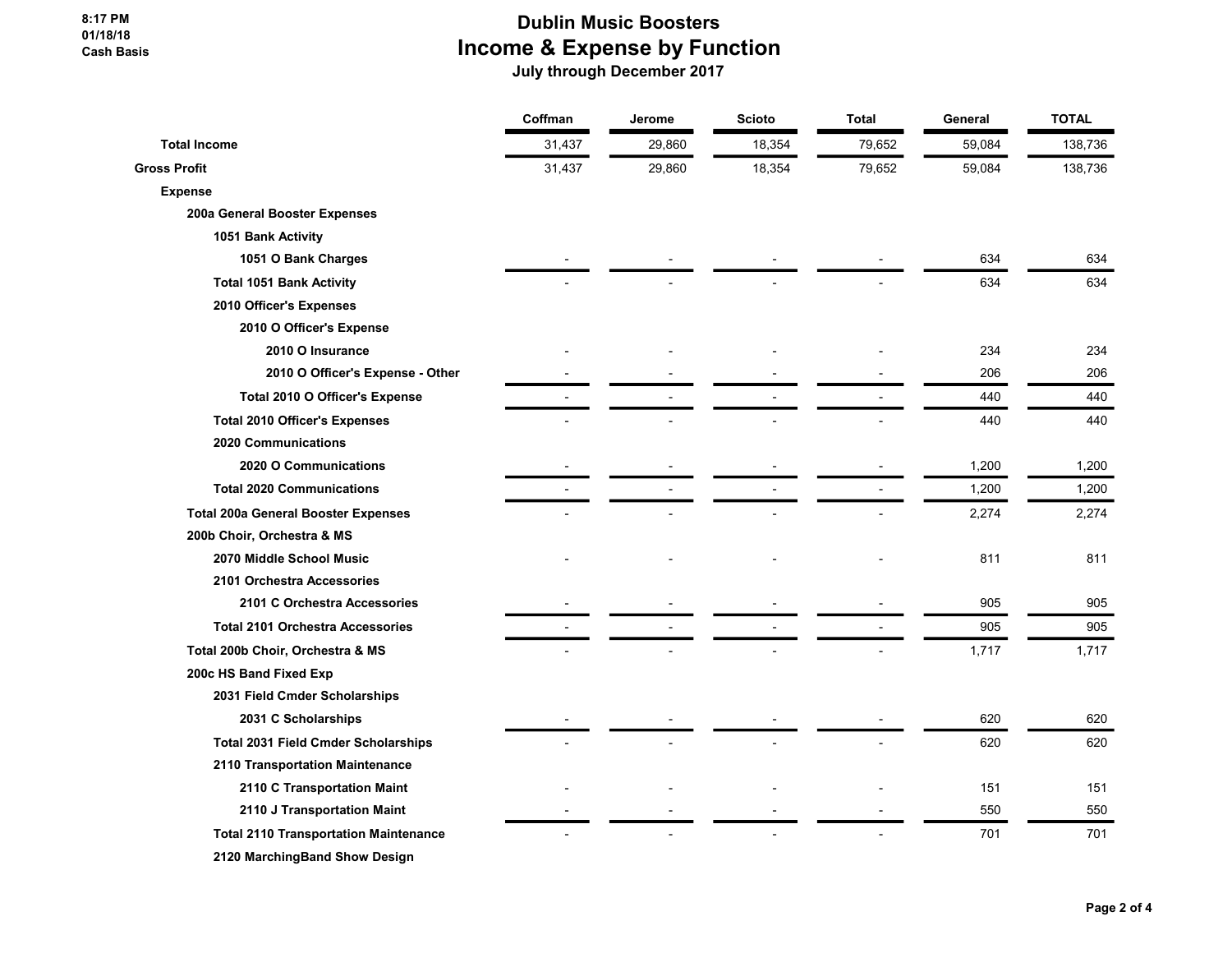#### 8:17 PM 01/18/18 Cash Basis

## Dublin Music Boosters Income & Expense by Function

|                                            | Coffman | Jerome | <b>Scioto</b> | <b>Total</b> | General | <b>TOTAL</b> |
|--------------------------------------------|---------|--------|---------------|--------------|---------|--------------|
| 2120 C Marching BandShow Design            |         |        |               |              | 14,345  | 14,345       |
| 2120 J Marching BandShow Design            |         |        |               |              | 10,596  | 10,596       |
| 2120 S Marching BandShow Design            |         |        |               |              | 6,114   | 6,114        |
| <b>Total 2120 MarchingBand Show Design</b> |         |        |               |              | 31,055  | 31,055       |
| <b>Total 200c HS Band Fixed Exp</b>        |         |        |               |              | 32,376  | 32,376       |
| 200d Band Variable Expenses                |         |        |               |              |         |              |
| 2040 Awards - Instrumental HS              |         |        |               |              |         |              |
| 2040 C Awards Instrumental HS              |         |        |               |              | 107     | 107          |
| 2040 J Awards Instrumental HS              |         |        |               |              | 1,272   | 1,272        |
| Total 2040 Awards - Instrumental HS        |         |        |               |              | 1,379   | 1,379        |
| 2080 Repair / Replacement                  |         |        |               |              |         |              |
| 2080 C Repair/Replacement                  |         |        |               |              | 4,370   | 4,370        |
| 2080 J Repair/Replacement                  |         |        |               |              | 793     | 793          |
| 2080 S Repair/Replacement                  |         |        |               |              | 344     | 344          |
| Total 2080 Repair / Replacement            |         |        |               |              | 5,508   | 5,508        |
| 2081 Percussion                            |         |        |               |              |         |              |
| 2081 J Percussion                          |         |        |               |              | 2,056   | 2,056        |
| 2081 S Percussion                          |         |        |               |              | 1,041   | 1,041        |
| <b>Total 2081 Percussion</b>               |         |        |               |              | 3,097   | 3,097        |
| 2091 Clinics Marching Band                 |         |        |               |              |         |              |
| 2091 S Clinics Marching Band               |         |        |               |              | 565     | 565          |
| <b>Total 2091 Clinics Marching Band</b>    |         |        |               |              | 565     | 565          |
| 2092 Clinics Flag Corps                    |         |        |               |              |         |              |
| 2092 C Clinics Flag Corps                  |         |        |               |              | 2,725   | 2,725        |
| 2092 S Clinics Flag Corps                  |         |        |               |              | 500     | 500          |
| <b>Total 2092 Clinics Flag Corps</b>       |         |        |               |              | 3,225   | 3,225        |
| 2093 Clinics Concert Band                  |         |        |               |              |         |              |
| 2093 J Clnics Concert Band                 |         |        |               |              | 375     | 375          |
| 2093 S Cinics Concert Band                 |         |        |               |              | 300     | 300          |
| <b>Total 2093 Clinics Concert Band</b>     |         |        |               |              | 675     | 675          |
| 2102 Color Guard Accessories               |         |        |               |              |         |              |
| 2102 C Color Guard Accessories             |         |        |               |              | 3,924   | 3,924        |